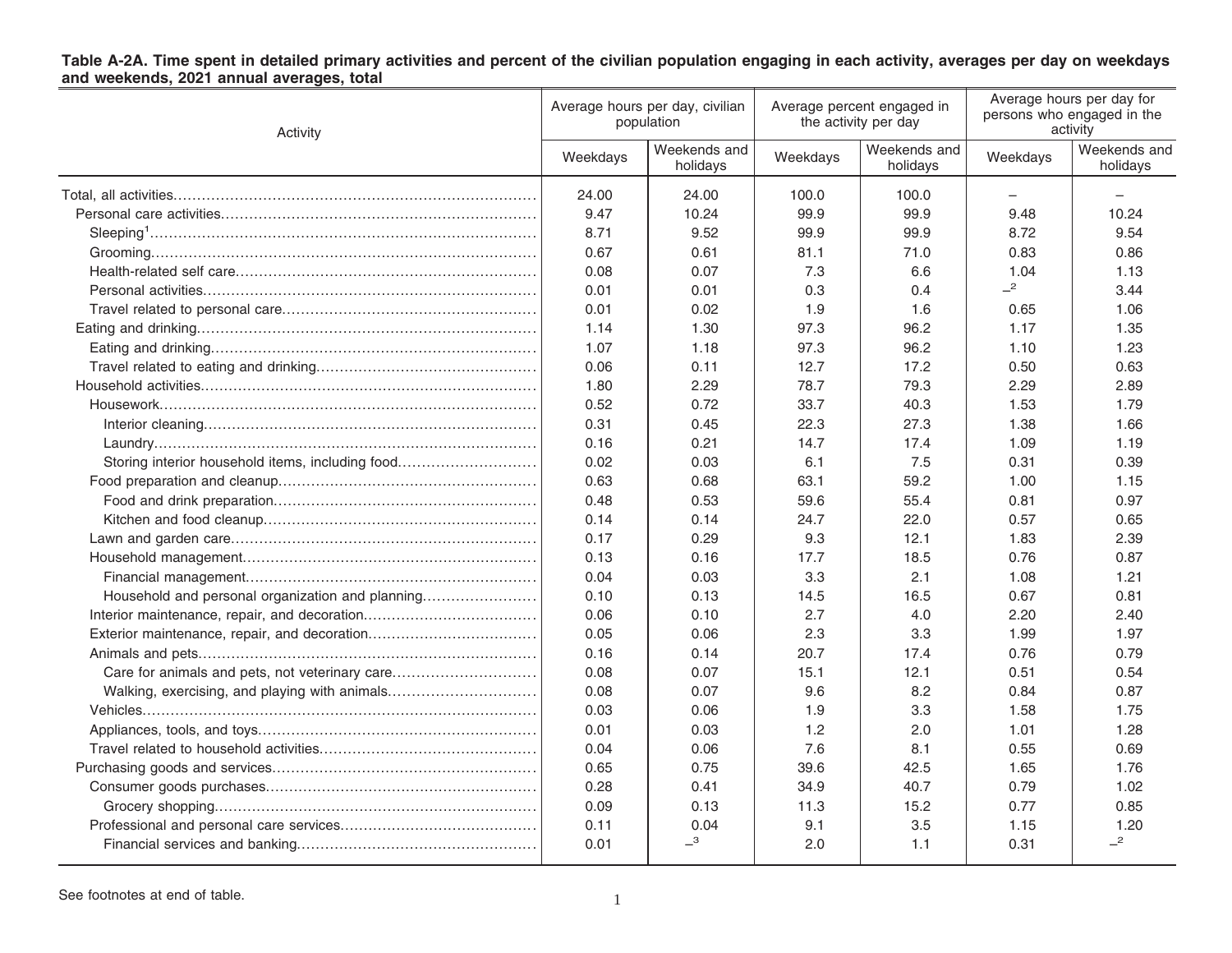| Activity                                                             | Average hours per day, civilian<br>population |                          | Average percent engaged in<br>the activity per day |                          | Average hours per day for<br>persons who engaged in the<br>activity |                          |
|----------------------------------------------------------------------|-----------------------------------------------|--------------------------|----------------------------------------------------|--------------------------|---------------------------------------------------------------------|--------------------------|
|                                                                      | Weekdays                                      | Weekends and<br>holidays | Weekdays                                           | Weekends and<br>holidays | Weekdays                                                            | Weekends and<br>holidays |
|                                                                      | 0.08                                          | 0.01                     | 5.7                                                | 0.8                      | 1.36                                                                | 1.66                     |
|                                                                      | 0.01                                          | 0.01                     | 1.2                                                | 1.0                      | 1.14                                                                | 1.39                     |
|                                                                      | 0.02                                          | 0.01                     | 2.1                                                | 1.6                      | 0.94                                                                | 0.77                     |
| Home maintenance, repair, decoration, and construction (not done     |                                               |                          |                                                    |                          |                                                                     |                          |
|                                                                      | 0.01                                          | $-3$                     | 0.6                                                | 0.2                      | 1.43                                                                | 1.78                     |
| Vehicle maintenance and repair services (not done by self)           | 0.01                                          | 0.01                     | 1.0                                                | 1.1                      | 0.99                                                                | 0.70                     |
|                                                                      | $\overline{\phantom{0}}^3$                    | $-3$                     | 0.2                                                | 0.1                      | 1.00                                                                | $-2$                     |
| Travel related to purchasing goods and services                      | 0.25                                          | 0.28                     | 37.3                                               | 39.9                     | 0.67                                                                | 0.70                     |
|                                                                      | 0.48                                          | 0.45                     | 22.7                                               | 19.4                     | 2.12                                                                | 2.32                     |
|                                                                      | 0.36                                          | 0.38                     | 18.6                                               | 15.8                     | 1.96                                                                | 2.42                     |
| Caring for and helping household children (except activities related | 0.32                                          | 0.37                     | 18.2                                               | 15.4                     | 1.73                                                                | 2.38                     |
|                                                                      | 0.14                                          | 0.14                     | 13.1                                               | 10.9                     | 1.04                                                                | 1.29                     |
|                                                                      | 0.01                                          | 0.01                     | 2.7                                                | 2.6                      | 0.55                                                                | 0.52                     |
| Talking with and listening to household children                     | 0.02                                          | 0.01                     | 2.5                                                | 1.6                      | 0.65                                                                | 0.80                     |
|                                                                      | 0.08                                          | 0.12                     | 5.2                                                | 5.8                      | 1.64                                                                | 2.14                     |
|                                                                      | 0.01                                          | 0.03                     | 0.7                                                | 0.9                      | 1.47                                                                | 2.72                     |
| Activities related to household children's education                 | 0.04                                          | 0.01                     | 3.1                                                | 0.8                      | 1.41                                                                | 1.29                     |
|                                                                      | 0.02                                          | 0.01                     | 2.1                                                | 0.7                      | 0.95                                                                | 0.97                     |
| Activities related to household children's health                    | 0.01                                          | $-3$                     | 0.9                                                | 0.5                      | 0.67                                                                | $-2$                     |
|                                                                      | 0.04                                          | 0.03                     | 5.2                                                | 4.8                      | 0.84                                                                | 0.65                     |
|                                                                      | 0.03                                          | 0.02                     | 2.5                                                | 1.7                      | 1.35                                                                | 0.96                     |
|                                                                      | 0.02                                          | 0.01                     | 1.5                                                | 1.4                      | 1.07                                                                | 0.76                     |
|                                                                      | 0.01                                          | 0.02                     | 3.1                                                | 3.3                      | 0.34                                                                | 0.47                     |
| Travel related to caring for and helping household members           | 0.07                                          | 0.04                     | 11.1                                               | 6.0                      | 0.66                                                                | 0.61                     |
|                                                                      | 0.18                                          | 0.18                     | 8.7                                                | 10.1                     | 2.09                                                                | 1.82                     |
|                                                                      | 0.08                                          | 0.06                     | 3.3                                                | 3.2                      | 2.36                                                                | 1.90                     |
|                                                                      | 0.06                                          | 0.08                     | 5.8                                                | 7.1                      | 1.00                                                                | 1.13                     |
|                                                                      | 0.01                                          | 0.01                     | 0.8                                                | 0.7                      | 1.64                                                                | 1.38                     |
|                                                                      | 0.04                                          | 0.07                     | 5.3                                                | 6.6                      | 0.83                                                                | 1.07                     |
| Travel related to caring for and helping nonhousehold members        | 0.05                                          | 0.04                     | 6.5                                                | 7.1                      | 0.72                                                                | 0.60                     |
|                                                                      | 4.45                                          | 1.24                     | 52.8                                               | 20.9                     | 8.43                                                                | 5.94                     |
|                                                                      | 4.10                                          | 1.13                     | 50.8                                               | 20.0                     | 8.09                                                                | 5.64                     |
|                                                                      | $\overline{\phantom{0}}^3$                    | $-3$                     | 0.1                                                | $-3$                     | $-2$                                                                | $-2$                     |
|                                                                      | 0.03                                          | 0.02                     | 1.1                                                | 0.7                      | 2.59                                                                | $-2$                     |
|                                                                      | 0.05                                          | 0.01                     | 1.5                                                | 0.4                      | 3.29                                                                | 1.85                     |
|                                                                      |                                               |                          |                                                    |                          |                                                                     |                          |

# Table A-2A. Time spent in detailed primary activities and percent of the civilian population engaging in each activity, averages per day on weekdays<br>and weekends, 2021 annual averages, total — Continued

See footnotes at end of table. 2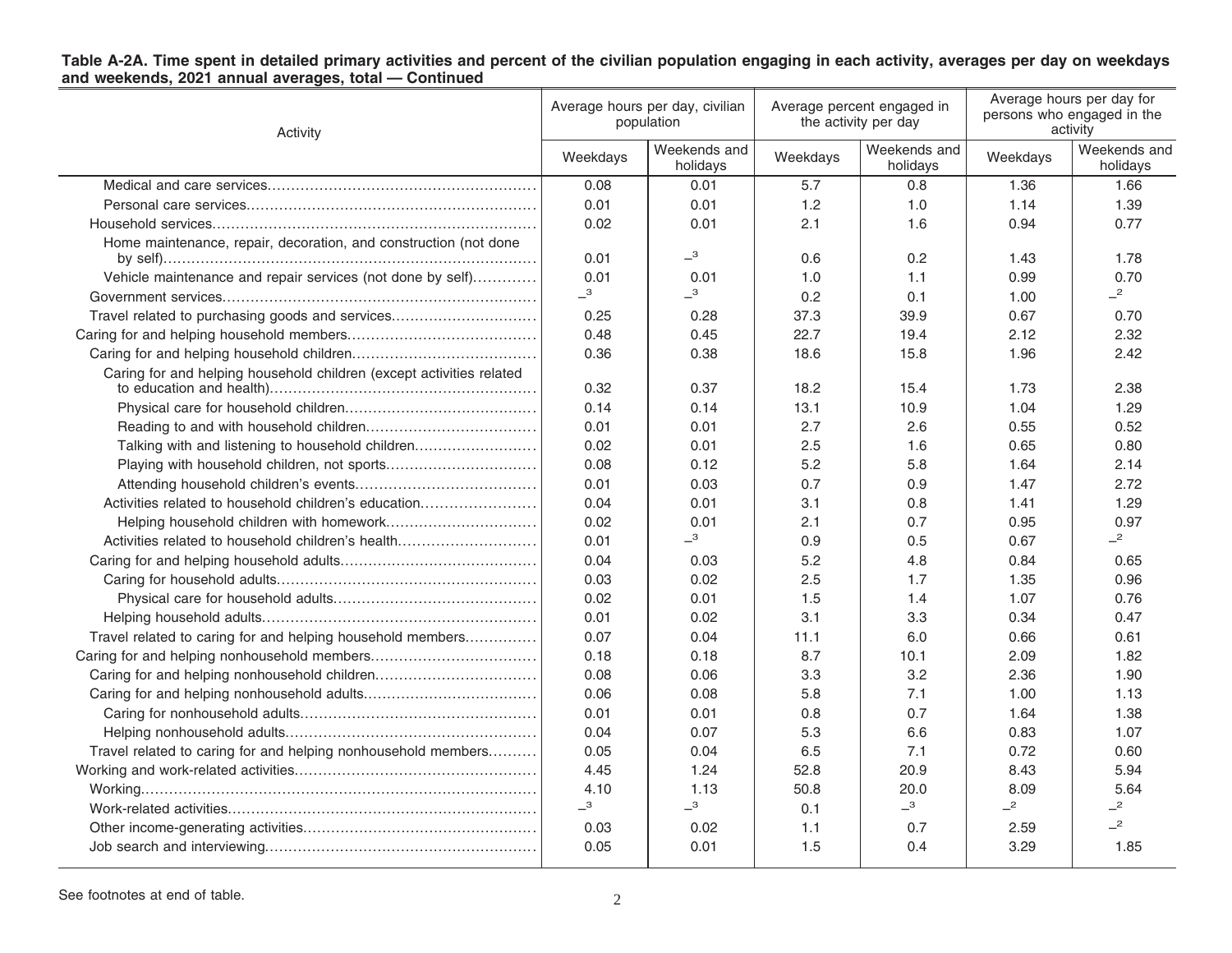| Table A-2A. Time spent in detailed primary activities and percent of the civilian population engaging in each activity, averages per day on weekdays<br>and weekends, 2021 annual averages, total - Continued |  |  |
|---------------------------------------------------------------------------------------------------------------------------------------------------------------------------------------------------------------|--|--|
|                                                                                                                                                                                                               |  |  |
|                                                                                                                                                                                                               |  |  |

| Activity                                                          | Average hours per day, civilian<br>population |                          | Average percent engaged in<br>the activity per day |                          | Average hours per day for<br>persons who engaged in the<br>activity |                          |
|-------------------------------------------------------------------|-----------------------------------------------|--------------------------|----------------------------------------------------|--------------------------|---------------------------------------------------------------------|--------------------------|
|                                                                   | Weekdays                                      | Weekends and<br>holidays | Weekdays                                           | Weekends and<br>holidays | Weekdays                                                            | Weekends and<br>holidays |
|                                                                   | 0.27                                          | 0.09                     | 35.2                                               | 11.9                     | 0.75                                                                | 0.74                     |
|                                                                   | 0.51                                          | 0.23                     | 8.9                                                | 5.8                      | 5.79                                                                | 3.96                     |
|                                                                   | 0.28                                          | 0.02                     | 6.0                                                | 0.5                      | 4.65                                                                | 3.50                     |
| Taking class for degree, certificate, or licensure                | 0.27                                          | $-3$                     | 5.6                                                | 0.3                      | 4.78                                                                | $-2$                     |
|                                                                   | 0.20                                          | 0.21                     | 6.5                                                | 5.3                      | 3.02                                                                | 3.86                     |
|                                                                   | 0.02                                          | $-3$                     | 3.4                                                | 0.4                      | 0.70                                                                | 0.58                     |
|                                                                   | 0.17                                          | 0.35                     | 9.8                                                | 14.7                     | 1.75                                                                | 2.40                     |
|                                                                   | 0.07                                          | 0.21                     | 6.5                                                | 11.6                     | 1.11                                                                | 1.83                     |
|                                                                   | 0.02                                          | 0.15                     | 1.2                                                | 7.6                      | 1.45                                                                | 1.99                     |
|                                                                   | 0.05                                          | 0.04                     | 5.4                                                | 4.8                      | 0.92                                                                | 0.92                     |
| Volunteering (organizational and civic activities)                | 0.09                                          | 0.10                     | 3.9                                                | 4.5                      | 2.20                                                                | 2.29                     |
|                                                                   | 0.09                                          | 0.10                     | 3.9                                                | 4.4                      | 2.20                                                                | 2.29                     |
|                                                                   | 0.03                                          | 0.03                     | 1.7                                                | 1.9                      | 1.62                                                                | 1.59                     |
| Social service and care activities (except medical)               | 0.01                                          | 0.03                     | 0.7                                                | 1.2                      | 1.93                                                                | 2.64                     |
| Indoor and outdoor maintenance, building, and cleanup activities  | $-3$                                          | $-3$                     | 0.3                                                | 0.2                      | 1.27                                                                | 0.61                     |
| Participating in performance and cultural activities              | 0.01                                          | 0.01                     | 0.3                                                | 0.5                      | 2.71                                                                | 1.62                     |
|                                                                   | 0.01                                          | 0.01                     | 0.7                                                | 0.4                      | 1.89                                                                | 1.98                     |
|                                                                   | $-{}^3$                                       | $-$ <sup>3</sup>         | $-3$                                               | $-3$                     | $-2$                                                                | $-2$                     |
| Travel related to organizational, civic, and religious activities | 0.01                                          | 0.04                     | 3.3                                                | 7.7                      | 0.41                                                                | 0.51                     |
|                                                                   | 4.72                                          | 6.57                     | 96.0                                               | 96.6                     | 4.91                                                                | 6.80                     |
|                                                                   | 4.28                                          | 5.93                     | 94.9                                               | 95.8                     | 4.51                                                                | 6.19                     |
|                                                                   | 0.43                                          | 0.89                     | 26.9                                               | 34.3                     | 1.61                                                                | 2.59                     |
| Socializing and communicating (except social events)              | 0.42                                          | 0.76                     | 26.5                                               | 31.8                     | 1.59                                                                | 2.39                     |
|                                                                   | 0.01                                          | 0.13                     | 0.6                                                | 3.5                      | 2.30                                                                | 3.65                     |
|                                                                   | 3.82                                          | 4.96                     | 92.0                                               | 92.1                     | 4.16                                                                | 5.39                     |
|                                                                   | 2.57                                          | 3.55                     | 76.6                                               | 81.5                     | 3.35                                                                | 4.36                     |
|                                                                   | 0.34                                          | 0.35                     | 23.3                                               | 18.2                     | 1.45                                                                | 1.95                     |
|                                                                   | 0.31                                          | 0.40                     | 13.9                                               | 14.3                     | 2.24                                                                | 2.80                     |
|                                                                   | 0.22                                          | 0.21                     | 14.5                                               | 12.8                     | 1.52                                                                | 1.67                     |
|                                                                   | 0.26                                          | 0.31                     | 17.7                                               | 18.2                     | 1.49                                                                | 1.68                     |
|                                                                   | 0.02                                          | 0.08                     | 1.0                                                | 2.9                      | 2.27                                                                | 2.82                     |
|                                                                   | 0.32                                          | 0.38                     | 22.2                                               | 21.6                     | 1.42                                                                | 1.77                     |
| Participating in sports, exercise, and recreation                 | 0.31                                          | 0.34                     | 21.8                                               | 20.7                     | 1.40                                                                | 1.65                     |
|                                                                   | 0.07                                          | 0.09                     | 8.7                                                | 8.6                      | 0.84                                                                | 1.10                     |
|                                                                   | 0.01                                          | 0.04                     | 0.4                                                | 1.2                      | 2.16                                                                | 3.25                     |
|                                                                   | 0.12                                          | 0.26                     | 21.3                                               | 29.2                     | 0.56                                                                | 0.89                     |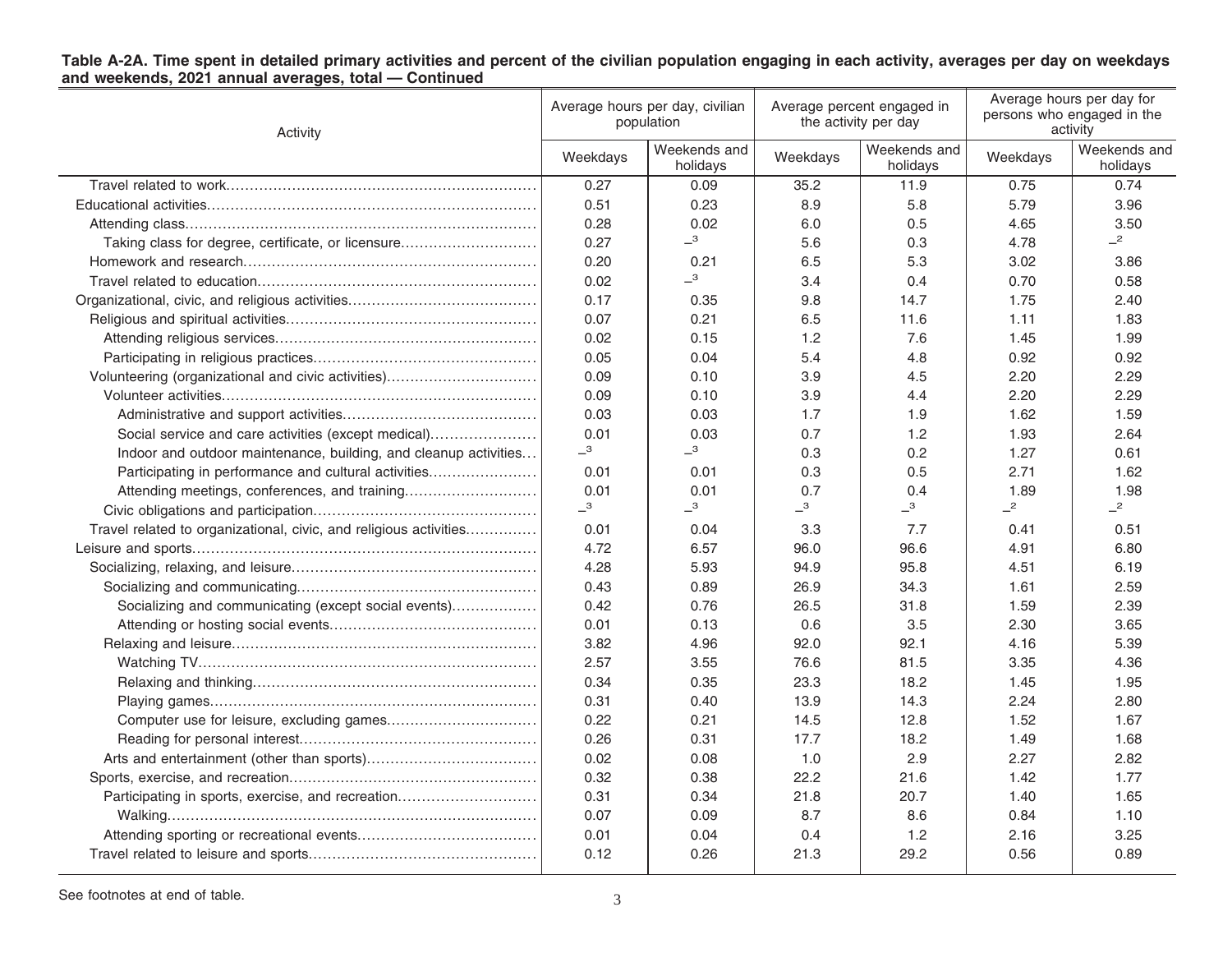### Table A-2A. Time spent in detailed primary activities and percent of the civilian population engaging in each activity, averages per day on weekdays **and weekends, 2021 annual averages, total — Continued**

| Activity | Average hours per day, civilian<br>population |                          | Average percent engaged in<br>the activity per day |                          | Average hours per day for<br>persons who engaged in the<br>activity |                          |
|----------|-----------------------------------------------|--------------------------|----------------------------------------------------|--------------------------|---------------------------------------------------------------------|--------------------------|
|          | Weekdays                                      | Weekends and<br>holidays | Weekdays                                           | Weekends and<br>holidays | Weekdays                                                            | Weekends and<br>holidays |
|          | 0.22                                          | 0.19                     | 22.2                                               | 17.6                     | 0.98                                                                | 1.09                     |
|          | 0.16                                          | 0.16                     | 15.4                                               | 13.4                     | 1.05                                                                | 1.18                     |
|          | 0.05                                          | 0.03                     | 9.4                                                | 5.9                      | 0.55                                                                | 0.54                     |
|          | 0.02                                          | 0.01                     | 4.7                                                | 2.7                      | 0.34                                                                | 0.40                     |
|          | 0.04                                          | 0.02                     | 5.5                                                | 3.4                      | 0.65                                                                | 0.60                     |
|          | $\overline{\phantom{0}}^3$                    | $-{}^3$                  | 0.7                                                | 0.5                      |                                                                     |                          |
|          | 0.20                                          | 0.20                     | 16.1                                               | 12.8                     | 1.25                                                                | 1.56                     |

<sup>1</sup> Includes naps and spells of sleeplessness.<br><sup>2</sup> Estimate is suppressed because it does not meet the American Time Use Survey publication standards.

<sup>3</sup> Estimate is approximately zero.

- Not applicable.

NOTE: A primary activity refers to an individual's main activity. Other activities done simultaneously are not included. Data refer to persons 15 years and over. Source: American Time Use Survey, Bureau of Labor Statistics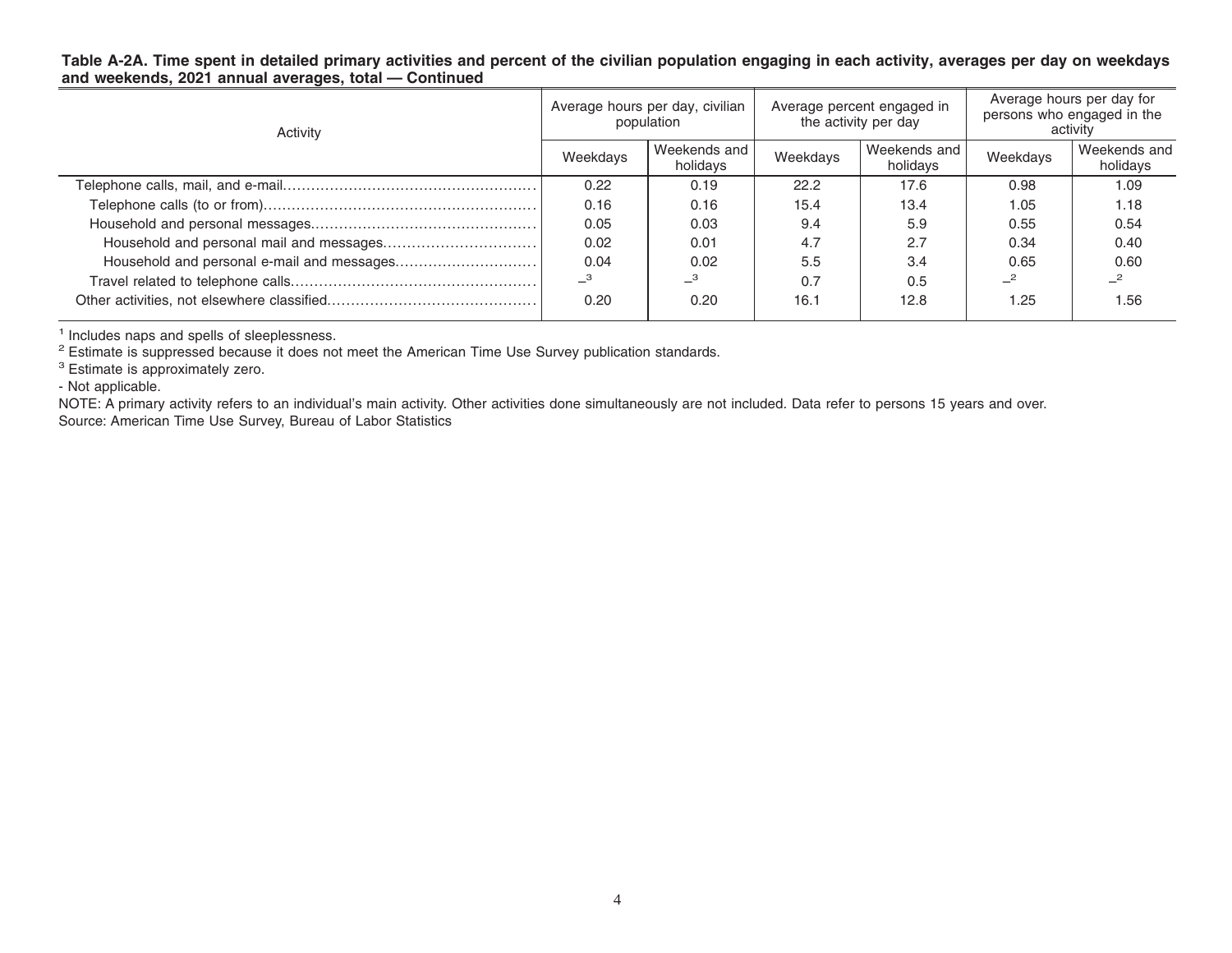# Table A-2B. Time spent in detailed primary activities and percent of the civilian population engaging in each activity, averages per day on weekdays<br>and weekends, 2021 annual averages, men

| Activity                                         | Average hours per day, civilian<br>population |                          | Average percent engaged in<br>the activity per day |                          | Average hours per day for<br>persons who engaged in the<br>activity |                          |
|--------------------------------------------------|-----------------------------------------------|--------------------------|----------------------------------------------------|--------------------------|---------------------------------------------------------------------|--------------------------|
|                                                  | Weekdays                                      | Weekends and<br>holidays | Weekdays                                           | Weekends and<br>holidays | Weekdays                                                            | Weekends and<br>holidays |
|                                                  | 24.00                                         | 24.00                    | 100.0                                              | 100.0                    |                                                                     |                          |
|                                                  | 9.29                                          | 10.02                    | 99.8                                               | 99.9                     | 9.31                                                                | 10.03                    |
|                                                  | 8.62                                          | 9.43                     | 99.8                                               | 99.9                     | 8.63                                                                | 9.44                     |
|                                                  | 0.58                                          | 0.50                     | 79.3                                               | 65.7                     | 0.73                                                                | 0.76                     |
|                                                  | 0.06                                          | 0.07                     | 6.8                                                | 5.2                      | 0.95                                                                | 1.27                     |
|                                                  | $-2$                                          | $-2$                     | 0.3                                                | 0.5                      | $-$ <sup>3</sup>                                                    | $-3$                     |
|                                                  | 0.02                                          | 0.01                     | 2.0                                                | 1.5                      | 0.78                                                                | 0.93                     |
|                                                  | 1.16                                          | 1.32                     | 97.4                                               | 95.6                     | 1.19                                                                | 1.38                     |
|                                                  | 1.09                                          | 1.20                     | 97.4                                               | 95.6                     | 1.12                                                                | 1.25                     |
|                                                  | 0.06                                          | 0.11                     | 13.9                                               | 17.5                     | 0.44                                                                | 0.66                     |
|                                                  | 1.37                                          | 1.92                     | 70.8                                               | 71.7                     | 1.94                                                                | 2.68                     |
|                                                  | 0.24                                          | 0.44                     | 19.3                                               | 26.3                     | 1.22                                                                | 1.66                     |
|                                                  | 0.16                                          | 0.31                     | 12.1                                               | 18.4                     | 1.32                                                                | 1.67                     |
|                                                  | 0.06                                          | 0.11                     | 5.8                                                | 8.4                      | 1.06                                                                | 1.29                     |
| Storing interior household items, including food | 0.01                                          | 0.02                     | 4.3                                                | 5.6                      | 0.28                                                                | 0.37                     |
|                                                  | 0.39                                          | 0.47                     | 52.0                                               | 48.1                     | 0.76                                                                | 0.98                     |
|                                                  | 0.32                                          | 0.39                     | 48.9                                               | 45.2                     | 0.65                                                                | 0.86                     |
|                                                  | 0.07                                          | 0.08                     | 14.9                                               | 12.7                     | 0.49                                                                | 0.61                     |
|                                                  | 0.23                                          | 0.37                     | 10.3                                               | 13.8                     | 2.21                                                                | 2.67                     |
|                                                  | 0.10                                          | 0.14                     | 14.6                                               | 16.4                     | 0.69                                                                | 0.84                     |
|                                                  | 0.03                                          | 0.02                     | 3.0                                                | 1.9                      | 0.96                                                                | 1.18                     |
| Household and personal organization and planning | 0.07                                          | 0.11                     | 11.2                                               | 14.3                     | 0.62                                                                | 0.79                     |
|                                                  | 0.08                                          | 0.12                     | 3.1                                                | 4.0                      | 2.70                                                                | 2.91                     |
|                                                  | 0.07                                          | 0.09                     | 3.2                                                | 4.1                      | 2.26                                                                | 2.26                     |
|                                                  | 0.14                                          | 0.11                     | 17.7                                               | 13.4                     | 0.81                                                                | 0.85                     |
| Care for animals and pets, not veterinary care   | 0.07                                          | 0.05                     | 12.3                                               | 8.7                      | 0.55                                                                | 0.56                     |
| Walking, exercising, and playing with animals    | 0.07                                          | 0.07                     | 9.1                                                | 6.8                      | 0.82                                                                | 0.97                     |
|                                                  | 0.05                                          | 0.10                     | 3.1                                                | 4.9                      | 1.77                                                                | 2.11                     |
|                                                  | 0.02                                          | 0.04                     | 1.4                                                | 2.6                      | 1.17                                                                | 1.56                     |
|                                                  | 0.04                                          | 0.05                     | 6.8                                                | 6.9                      | 0.58                                                                | 0.65                     |
|                                                  | 0.53                                          | 0.68                     | 35.7                                               | 40.4                     | 1.48                                                                | 1.69                     |
|                                                  | 0.21                                          | 0.36                     | 31.6                                               | 38.4                     | 0.66                                                                | 0.93                     |
|                                                  | 0.07                                          | 0.11                     | 9.4                                                | 13.5                     | 0.69                                                                | 0.81                     |
|                                                  | 0.08                                          | 0.02                     | 7.2                                                | 2.8                      | 1.10                                                                | 0.87                     |
|                                                  | $-2$                                          | 0.01                     | 1.7                                                | 1.2                      | 0.23                                                                | $-3$                     |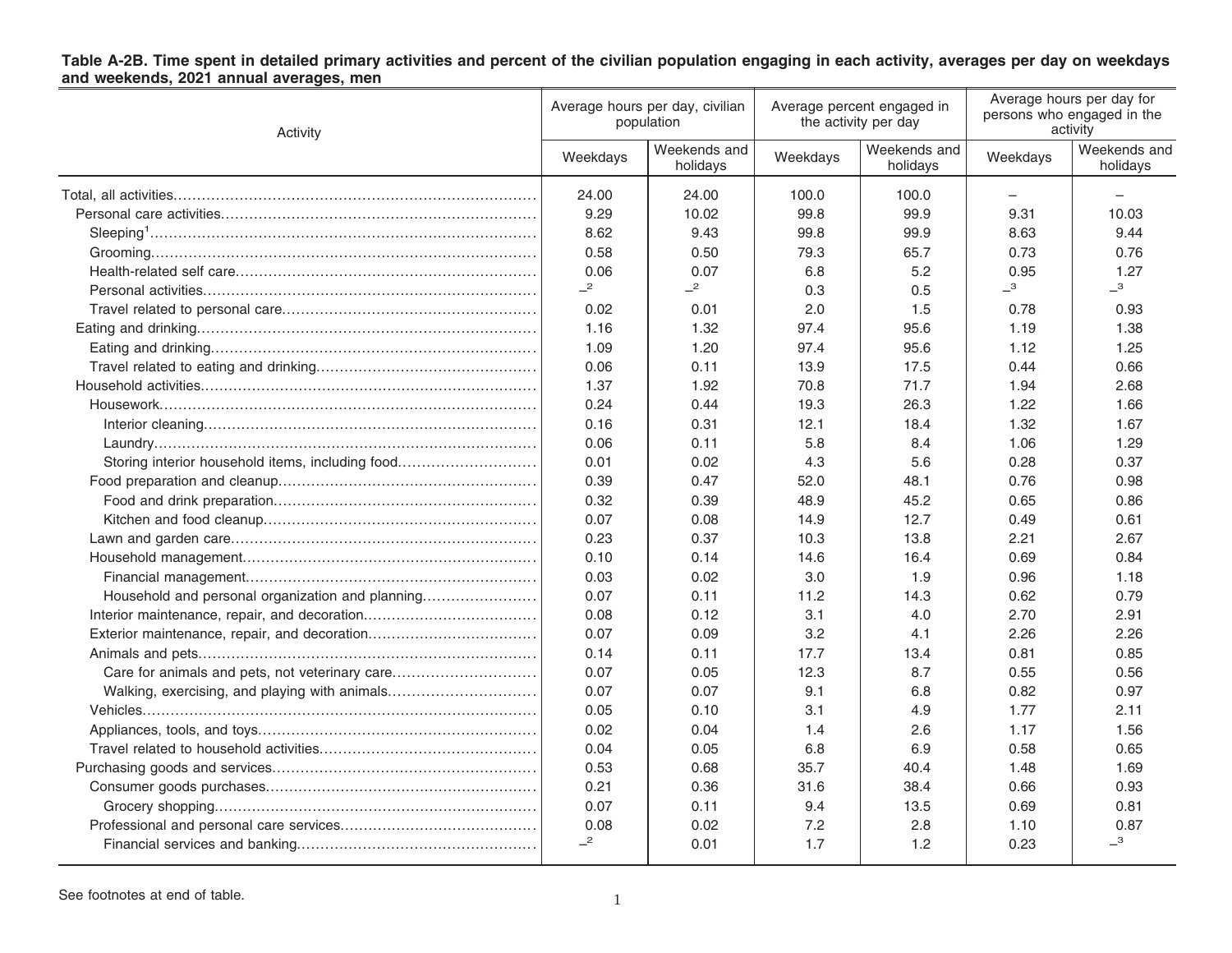| Table A-2B. Time spent in detailed primary activities and percent of the civilian population engaging in each activity, averages per day on weekdays |  |  |
|------------------------------------------------------------------------------------------------------------------------------------------------------|--|--|
| and weekends, 2021 annual averages, men - Continued                                                                                                  |  |  |

| Activity                                                             | Average hours per day, civilian<br>population |                          | Average percent engaged in<br>the activity per day |                          | Average hours per day for<br>persons who engaged in the<br>activity |                              |
|----------------------------------------------------------------------|-----------------------------------------------|--------------------------|----------------------------------------------------|--------------------------|---------------------------------------------------------------------|------------------------------|
|                                                                      | Weekdays                                      | Weekends and<br>holidays | Weekdays                                           | Weekends and<br>holidays | Weekdays                                                            | Weekends and<br>holidays     |
|                                                                      | 0.06                                          | 0.01                     | 4.2                                                | 0.5                      | 1.51                                                                | 1.40                         |
|                                                                      | 0.01                                          | $-2$                     | 0.9                                                | 0.6                      | 0.80                                                                | 0.65                         |
|                                                                      | 0.02                                          | 0.02                     | 1.9                                                | 2.1                      | 0.81                                                                | 0.94                         |
| Home maintenance, repair, decoration, and construction (not done     | $-2$                                          | $-2$                     | 0.4                                                | 0.2                      | $\overline{\phantom{0}}^3$                                          | $\overline{\phantom{0}}^3$   |
| Vehicle maintenance and repair services (not done by self)           | 0.01                                          | 0.01                     | 1.2                                                | 1.6                      | 0.82                                                                | 0.83                         |
|                                                                      | $-2$                                          | $-2$                     | 0.1                                                | 0.1                      | $\overline{\phantom{0}}^3$                                          | $\overline{\phantom{0}}^3$   |
| Travel related to purchasing goods and services                      | 0.22                                          | 0.28                     | 33.7                                               | 38.6                     | 0.66                                                                | 0.72                         |
|                                                                      | 0.29                                          | 0.38                     | 17.0                                               | 16.6                     | 1.71                                                                | 2.31                         |
|                                                                      | 0.22                                          | 0.32                     | 13.4                                               | 13.9                     | 1.61                                                                | 2.32                         |
| Caring for and helping household children (except activities related |                                               |                          |                                                    |                          |                                                                     |                              |
|                                                                      | 0.20                                          | 0.31                     | 13.1                                               | 13.6                     | 1.51                                                                | 2.30                         |
|                                                                      | 0.07                                          | 0.09                     | 8.6                                                | 8.9                      | 0.78                                                                | 1.05                         |
|                                                                      | 0.01                                          | 0.01                     | 1.8                                                | 1.7                      | 0.64                                                                | 0.56                         |
| Talking with and listening to household children                     | 0.01                                          | 0.01                     | 1.4                                                | 1.1                      | 0.55                                                                | 0.83                         |
|                                                                      | 0.07                                          | 0.12                     | 4.2                                                | 5.4                      | 1.67                                                                | 2.18                         |
|                                                                      | 0.01                                          | 0.03                     | 0.4                                                | 1.1                      | 1.93                                                                | 2.84                         |
| Activities related to household children's education                 | 0.01                                          | 0.01                     | 1.3                                                | 0.6                      | 1.16                                                                | 1.38                         |
|                                                                      | 0.01                                          | 0.01                     | 0.8                                                | 0.5                      | 0.92                                                                | 1.18                         |
| Activities related to household children's health                    | $-2$                                          | $-2$                     | 0.3                                                | 0.2                      | $\overline{\phantom{0}}^3$                                          | $\overline{\phantom{0}}^{3}$ |
|                                                                      | 0.03                                          | 0.02                     | 4.4                                                | 4.0                      | 0.69                                                                | 0.58                         |
|                                                                      | 0.02                                          | 0.01                     | 1.7                                                | 1.2                      | $\overline{\phantom{0}}^3$                                          | $\overline{\phantom{0}}^3$   |
|                                                                      | 0.01                                          | $-2$                     | 1.2                                                | 1.0                      | 0.85                                                                | $-3$                         |
|                                                                      | 0.01                                          | 0.02                     | 2.8                                                | 2.9                      | 0.28                                                                | 0.57                         |
| Travel related to caring for and helping household members           | 0.05                                          | 0.03                     | 7.5                                                | 5.1                      | 0.61                                                                | 0.65                         |
|                                                                      | 0.12                                          | 0.16                     | 6.8                                                | 7.8                      | 1.79                                                                | 2.08                         |
|                                                                      | 0.04                                          | 0.04                     | 2.2                                                | 2.3                      | 1.69                                                                | 1.82                         |
|                                                                      | 0.05                                          | 0.08                     | 4.8                                                | 5.6                      | 1.01                                                                | 1.47                         |
|                                                                      | 0.01                                          | 0.01                     | 0.4                                                | 0.5                      | $\overline{\phantom{0}}^3$                                          | 1.28                         |
|                                                                      | 0.04                                          | 0.07                     | 4.6                                                | 5.2                      | 0.86                                                                | 1.43                         |
| Travel related to caring for and helping nonhousehold members        | 0.04                                          | 0.04                     | 5.2                                                | 6.1                      | 0.71                                                                | 0.63                         |
|                                                                      | 5.27                                          | 1.60                     | 59.6                                               | 24.6                     | 8.83                                                                | 6.51                         |
|                                                                      | 4.82                                          | 1.46                     | 57.3                                               | 23.8                     | 8.40                                                                | 6.13                         |
|                                                                      | $\overline{\phantom{0}}^2$                    | $-2$                     | $-2$                                               | $-2$                     | $\overline{\phantom{0}}^3$                                          | $\overline{\phantom{0}}^3$   |
|                                                                      | 0.03                                          | 0.02                     | 1.2                                                | 0.5                      | 2.91                                                                | $\overline{\phantom{0}}^3$   |
|                                                                      | 0.07                                          | $-2$                     | 1.8                                                | 0.3                      | 4.06                                                                | $\overline{\phantom{0}}^3$   |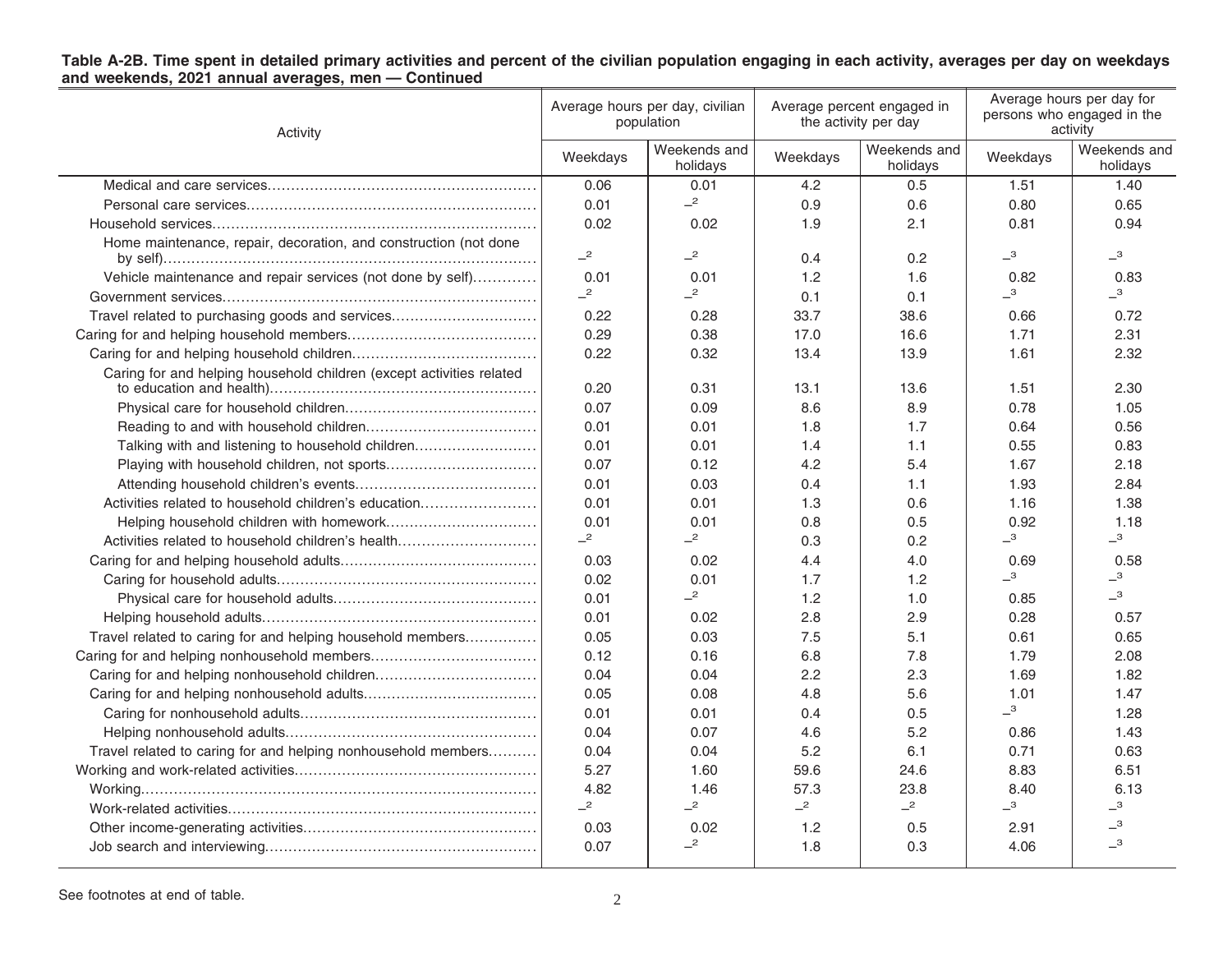| Activity                                                          | Average hours per day, civilian<br>population |                            | Average percent engaged in<br>the activity per day |                          | Average hours per day for<br>persons who engaged in the<br>activity |                              |
|-------------------------------------------------------------------|-----------------------------------------------|----------------------------|----------------------------------------------------|--------------------------|---------------------------------------------------------------------|------------------------------|
|                                                                   | Weekdays                                      | Weekends and<br>holidays   | Weekdays                                           | Weekends and<br>holidays | Weekdays                                                            | Weekends and<br>holidays     |
|                                                                   | 0.34                                          | 0.11                       | 41.4                                               | 14.7                     | 0.82                                                                | 0.76                         |
|                                                                   | 0.48                                          | 0.22                       | 8.4                                                | 6.0                      | 5.70                                                                | 3.64                         |
|                                                                   | 0.27                                          | $\overline{\phantom{0}}^2$ | 5.6                                                | 0.6                      | 4.91                                                                | $-3$                         |
| Taking class for degree, certificate, or licensure                | 0.26                                          | $\overline{c}$             | 5.3                                                | 0.5                      | 4.90                                                                | $-3$                         |
|                                                                   | 0.17                                          | 0.18                       | 5.7                                                | 5.4                      | 3.02                                                                | 3.34                         |
|                                                                   | 0.02                                          | $\overline{\phantom{0}}^2$ | 3.7                                                | 0.7                      | 0.61                                                                | $\overline{\phantom{0}}^3$   |
|                                                                   | 0.17                                          | 0.34                       | 8.7                                                | 13.0                     | 1.92                                                                | 2.63                         |
|                                                                   | 0.06                                          | 0.18                       | 5.4                                                | 9.4                      | 1.12                                                                | 1.97                         |
|                                                                   | 0.02                                          | 0.14                       | 1.2                                                | 6.5                      | 1.48                                                                | 2.08                         |
|                                                                   | 0.04                                          | 0.03                       | 4.1                                                | 3.4                      | 0.97                                                                | 0.99                         |
| Volunteering (organizational and civic activities)                | 0.09                                          | 0.12                       | 3.6                                                | 5.0                      | 2.55                                                                | 2.45                         |
|                                                                   | 0.09                                          | 0.12                       | 3.6                                                | 4.9                      | 2.57                                                                | 2.45                         |
|                                                                   | 0.03                                          | 0.03                       | 1.5                                                | 1.8                      | 1.68                                                                | 1.63                         |
| Social service and care activities (except medical)               | 0.01                                          | 0.04                       | 0.4                                                | 1.4                      | 2.18                                                                | 3.14                         |
| Indoor and outdoor maintenance, building, and cleanup activities  | $-2$                                          | $\overline{\phantom{0}}^2$ | 0.3                                                | 0.1                      | $-3$                                                                | $-3$                         |
| Participating in performance and cultural activities              | 0.01                                          | $\overline{\phantom{0}}^2$ | 0.4                                                | 0.4                      | 2.26                                                                | $\overline{\phantom{0}}^3$   |
| Attending meetings, conferences, and training                     | 0.02                                          | $\overline{\phantom{0}}^2$ | 1.0                                                | 0.4                      | 2.08                                                                | $\overline{\phantom{0}}^{3}$ |
|                                                                   | $-2$                                          | $\overline{\phantom{0}}^2$ | $-2$                                               | $-2$                     | $\overline{\phantom{0}}^3$                                          | $\overline{\phantom{0}}^{3}$ |
| Travel related to organizational, civic, and religious activities | 0.01                                          | 0.04                       | 3.2                                                | 7.2                      | 0.44                                                                | 0.50                         |
|                                                                   | 5.01                                          | 7.04                       | 96.0                                               | 97.1                     | 5.22                                                                | 7.25                         |
|                                                                   | 4.49                                          | 6.28                       | 95.1                                               | 96.2                     | 4.73                                                                | 6.53                         |
|                                                                   | 0.37                                          | 0.88                       | 23.9                                               | 30.5                     | 1.55                                                                | 2.88                         |
| Socializing and communicating (except social events)              | 0.36                                          | 0.75                       | 23.6                                               | 28.3                     | 1.53                                                                | 2.66                         |
|                                                                   | 0.01                                          | 0.13                       | 0.5                                                | 3.2                      | 2.10                                                                | 3.90                         |
|                                                                   | 4.10                                          | 5.31                       | 92.9                                               | 92.4                     | 4.42                                                                | 5.75                         |
|                                                                   | 2.70                                          | 3.83                       | 76.5                                               | 82.0                     | 3.53                                                                | 4.67                         |
|                                                                   | 0.35                                          | 0.34                       | 23.5                                               | 16.9                     | 1.50                                                                | 1.98                         |
|                                                                   | 0.41                                          | 0.54                       | 15.1                                               | 15.9                     | 2.71                                                                | 3.40                         |
|                                                                   | 0.25                                          | 0.23                       | 14.7                                               | 12.4                     | 1.69                                                                | 1.86                         |
|                                                                   | 0.23                                          | 0.23                       | 15.2                                               | 13.7                     | 1.54                                                                | 1.66                         |
|                                                                   | 0.02                                          | 0.09                       | 0.9                                                | 3.0                      | 2.62                                                                | 3.04                         |
|                                                                   | 0.39                                          | 0.46                       | 23.7                                               | 23.8                     | 1.64                                                                | 1.92                         |
| Participating in sports, exercise, and recreation                 | 0.38                                          | 0.43                       | 23.4                                               | 23.4                     | 1.63                                                                | 1.86                         |
|                                                                   | 0.07                                          | 0.11                       | 8.6                                                | 9.2                      | 0.86                                                                | 1.16                         |
|                                                                   | $-2$                                          | 0.02                       | 0.3                                                | 0.7                      | $-3$                                                                | 2.95                         |
|                                                                   | 0.13                                          | 0.30                       | 22.0                                               | 28.6                     | 0.58                                                                | 1.06                         |

# Table A-2B. Time spent in detailed primary activities and percent of the civilian population engaging in each activity, averages per day on weekdays<br>and weekends, 2021 annual averages, men — Continued

See footnotes at end of table. 3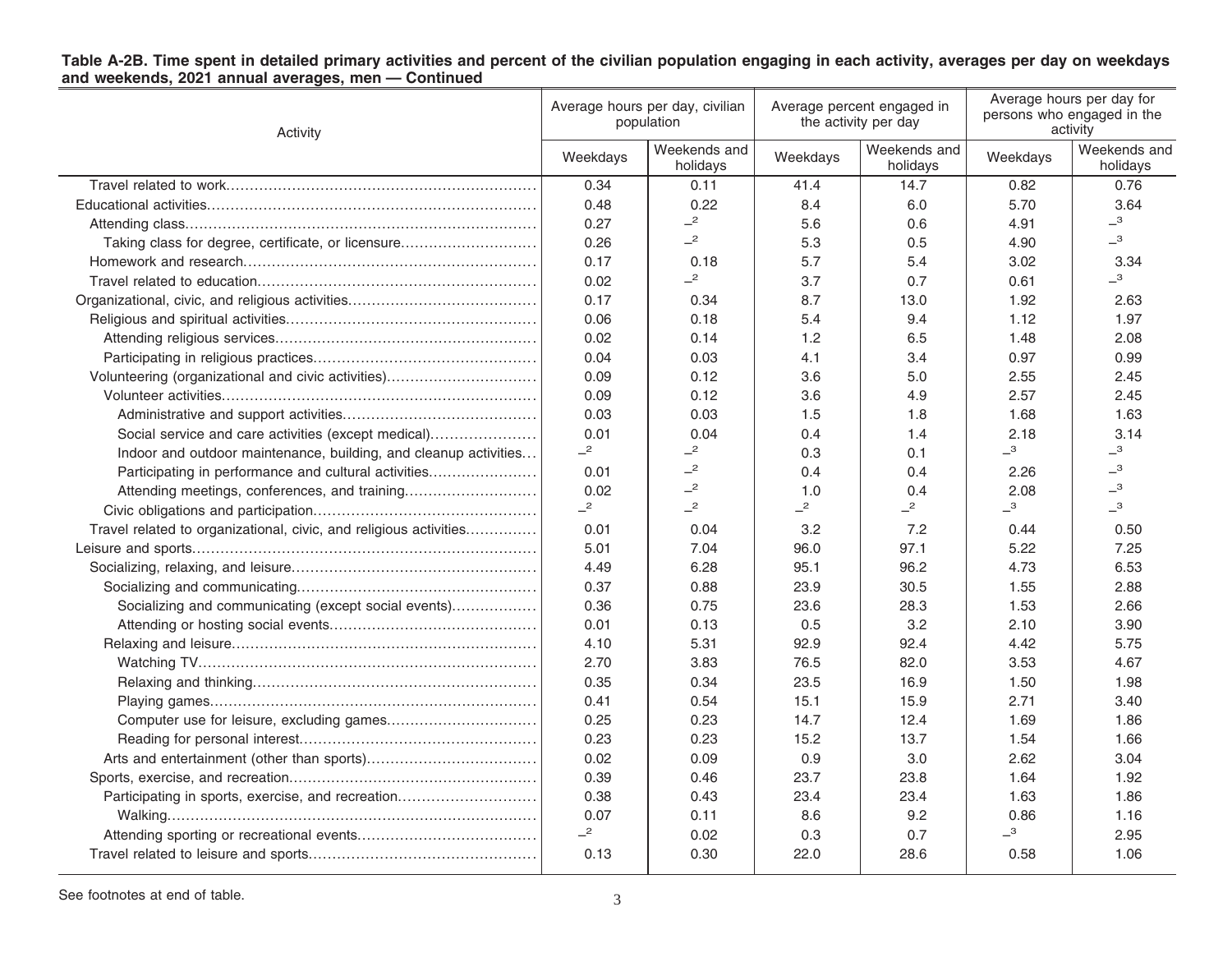### Table A-2B. Time spent in detailed primary activities and percent of the civilian population engaging in each activity, averages per day on weekdays **and weekends, 2021 annual averages, men — Continued**

| Activity | Average hours per day, civilian<br>population |                            | Average percent engaged in<br>the activity per day |                          | Average hours per day for<br>persons who engaged in the<br>activity |                          |
|----------|-----------------------------------------------|----------------------------|----------------------------------------------------|--------------------------|---------------------------------------------------------------------|--------------------------|
|          | Weekdays                                      | Weekends and<br>holidays   | Weekdays                                           | Weekends and<br>holidays | Weekdays                                                            | Weekends and<br>holidays |
|          | 0.14                                          | 0.11                       | 16.5                                               | 11.2                     | 0.86                                                                | 0.96                     |
|          | 0.10                                          | 0.08                       | 10.0                                               | 7.6                      | 0.96                                                                | 1.11                     |
|          | 0.04                                          | 0.02                       | 7.6                                                | 4.3                      | 0.56                                                                | 0.46                     |
|          | 0.01                                          | 0.01                       | 3.3                                                | 2.1                      | 0.28                                                                | 0.26                     |
|          | 0.03                                          | 0.01                       | 4.7                                                | 2.5                      | 0.72                                                                | 0.58                     |
|          |                                               | $\overline{\phantom{0}}^2$ | 0.7                                                | 0.4                      |                                                                     |                          |
|          | 0.18                                          | 0.20                       | 14.2                                               | 12.8                     | 1.25                                                                | 1.54                     |

<sup>1</sup> Includes naps and spells of sleeplessness.<br><sup>2</sup> Estimate is approximately zero.

 ${}^{3}$  Estimate is suppressed because it does not meet the American Time Use Survey publication standards.

- Not applicable.

NOTE: A primary activity refers to an individual's main activity. Other activities done simultaneously are not included. Data refer to persons 15 years and over. Source: American Time Use Survey, Bureau of Labor Statistics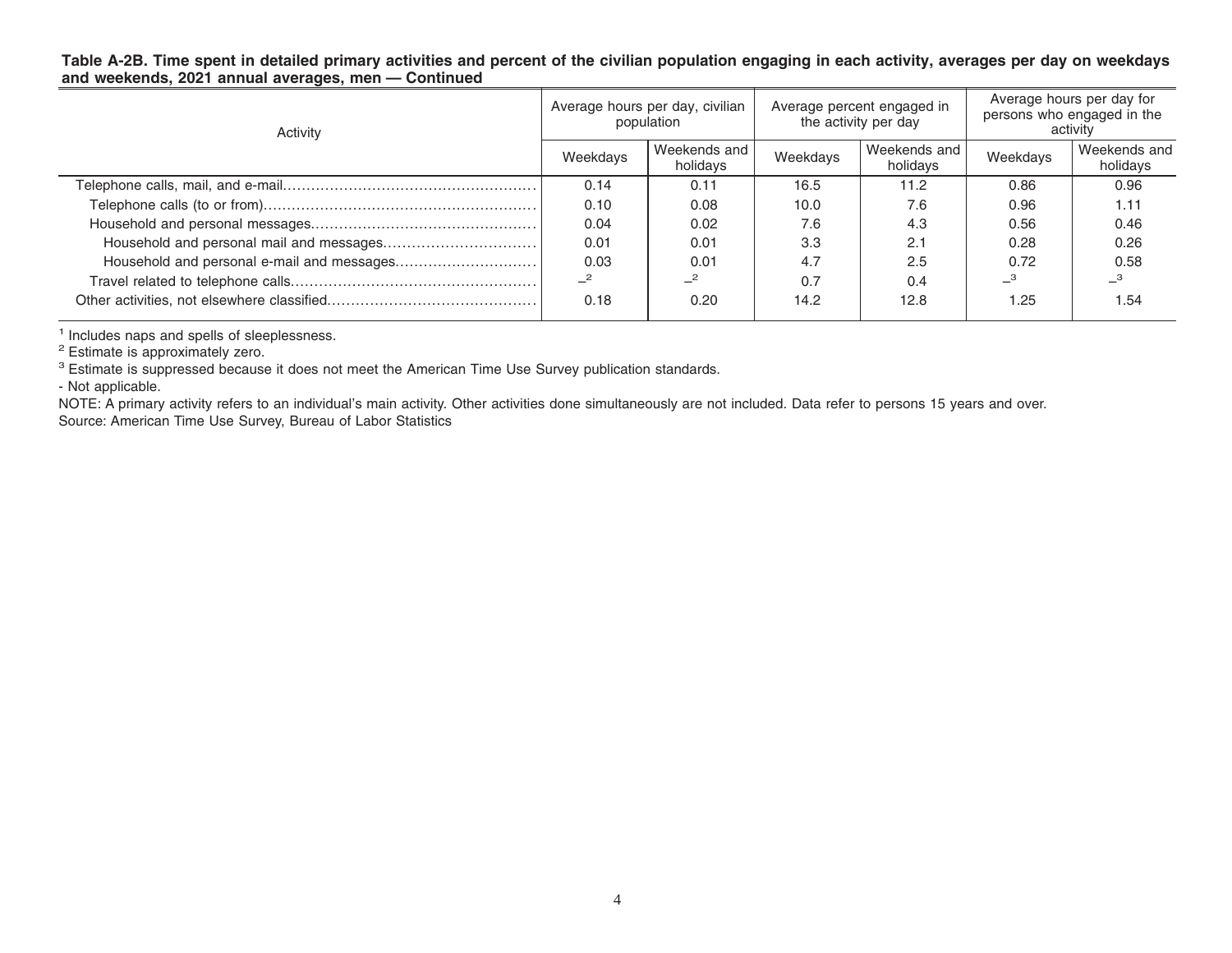# Table A-2C. Time spent in detailed primary activities and percent of the civilian population engaging in each activity, averages per day on weekdays<br>and weekends, 2021 annual averages, women

| Activity                                         | Average hours per day, civilian<br>population |                          | Average percent engaged in<br>the activity per day |                          | Average hours per day for<br>persons who engaged in the<br>activity |                            |
|--------------------------------------------------|-----------------------------------------------|--------------------------|----------------------------------------------------|--------------------------|---------------------------------------------------------------------|----------------------------|
|                                                  | Weekdays                                      | Weekends and<br>holidays | Weekdays                                           | Weekends and<br>holidays | Weekdays                                                            | Weekends and<br>holidays   |
|                                                  | 24.00                                         | 24.00                    | 100.0                                              | 100.0                    |                                                                     |                            |
|                                                  | 9.64                                          | 10.44                    | 100.0                                              | 100.0                    | 9.64                                                                | 10.44                      |
|                                                  | 8.80                                          | 9.61                     | 100.0                                              | 99.8                     | 8.80                                                                | 9.63                       |
|                                                  | 0.75                                          | 0.72                     | 82.7                                               | 76.0                     | 0.91                                                                | 0.94                       |
|                                                  | 0.09                                          | 0.08                     | 7.8                                                | 7.8                      | 1.11                                                                | 1.04                       |
|                                                  | $-2$                                          | $-2$                     | 0.3                                                | 0.3                      | $\overline{\phantom{0}}^3$                                          | $\overline{\phantom{0}}^3$ |
|                                                  | 0.01                                          | 0.02                     | 1.7                                                | 1.8                      | 0.50                                                                | 1.16                       |
|                                                  | 1.12                                          | 1.28                     | 97.1                                               | 96.9                     | 1.16                                                                | 1.32                       |
|                                                  | 1.05                                          | 1.17                     | 97.1                                               | 96.9                     | 1.09                                                                | 1.21                       |
|                                                  | 0.07                                          | 0.10                     | 11.7                                               | 16.9                     | 0.57                                                                | 0.61                       |
|                                                  | 2.20                                          | 2.63                     | 86.2                                               | 86.4                     | 2.56                                                                | 3.05                       |
|                                                  | 0.78                                          | 0.99                     | 47.2                                               | 53.5                     | 1.65                                                                | 1.85                       |
|                                                  | 0.45                                          | 0.59                     | 31.9                                               | 35.7                     | 1.40                                                                | 1.65                       |
|                                                  | 0.25                                          | 0.30                     | 23.0                                               | 25.9                     | 1.10                                                                | 1.15                       |
| Storing interior household items, including food | 0.03                                          | 0.04                     | 7.9                                                | 9.4                      | 0.33                                                                | 0.39                       |
|                                                  | 0.85                                          | 0.88                     | 73.6                                               | 69.6                     | 1.16                                                                | 1.26                       |
|                                                  | 0.64                                          | 0.67                     | 69.7                                               | 64.9                     | 0.91                                                                | 1.04                       |
|                                                  | 0.21                                          | 0.20                     | 33.9                                               | 30.8                     | 0.60                                                                | 0.66                       |
|                                                  | 0.12                                          | 0.21                     | 8.4                                                | 10.5                     | 1.38                                                                | 2.03                       |
|                                                  | 0.17                                          | 0.18                     | 20.7                                               | 20.4                     | 0.81                                                                | 0.90                       |
|                                                  | 0.04                                          | 0.03                     | 3.6                                                | 2.3                      | 1.17                                                                | 1.24                       |
| Household and personal organization and planning | 0.12                                          | 0.15                     | 17.6                                               | 18.5                     | 0.70                                                                | 0.83                       |
|                                                  | 0.04                                          | 0.07                     | 2.3                                                | 3.9                      | 1.56                                                                | 1.90                       |
|                                                  | 0.02                                          | 0.04                     | 1.5                                                | 2.6                      | 1.43                                                                | 1.54                       |
|                                                  | 0.17                                          | 0.16                     | 23.6                                               | 21.1                     | 0.73                                                                | 0.76                       |
| Care for animals and pets, not veterinary care   | 0.08                                          | 0.08                     | 17.7                                               | 15.4                     | 0.48                                                                | 0.54                       |
| Walking, exercising, and playing with animals    | 0.09                                          | 0.08                     | 10.1                                               | 9.5                      | 0.86                                                                | 0.80                       |
|                                                  | 0.01                                          | 0.01                     | 0.7                                                | 1.7                      | 0.86                                                                | 0.79                       |
|                                                  | 0.01                                          | 0.01                     | 1.0                                                | 1.4                      | $\overline{\phantom{0}}^3$                                          | 0.79                       |
|                                                  | 0.04                                          | 0.07                     | 8.4                                                | 9.2                      | 0.53                                                                | 0.72                       |
|                                                  | 0.77                                          | 0.81                     | 43.3                                               | 44.6                     | 1.78                                                                | 1.82                       |
|                                                  | 0.34                                          | 0.47                     | 37.9                                               | 42.9                     | 0.89                                                                | 1.09                       |
|                                                  | 0.11                                          | 0.15                     | 13.2                                               | 16.7                     | 0.82                                                                | 0.88                       |
|                                                  | 0.13                                          | 0.06                     | 11.0                                               | 4.1                      | 1.19                                                                | 1.41                       |
|                                                  | 0.01                                          | $-2$                     | 2.3                                                | 0.9                      | 0.37                                                                | 0.11                       |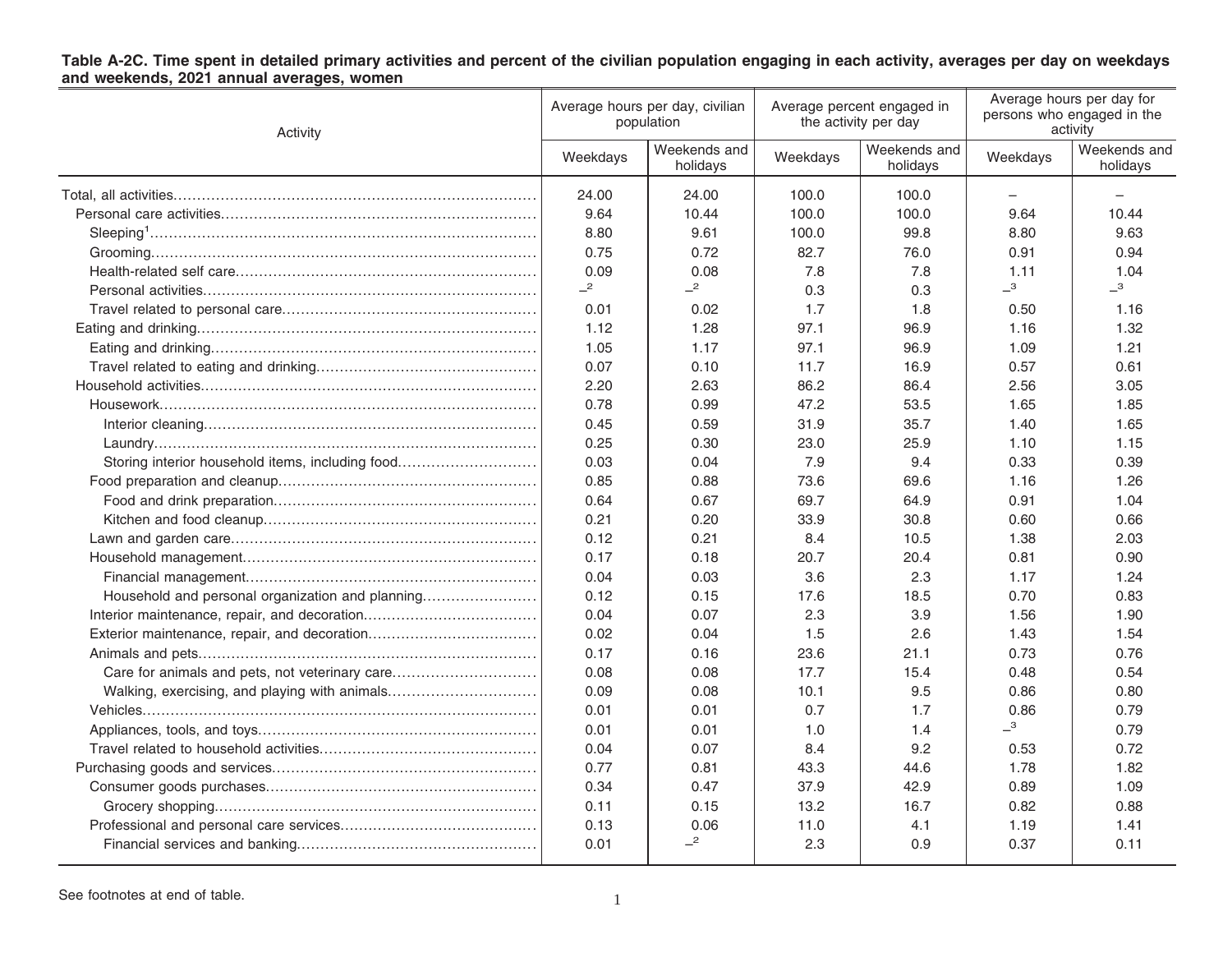| Table A-2C. Time spent in detailed primary activities and percent of the civilian population engaging in each activity, averages per day on weekdays |  |  |
|------------------------------------------------------------------------------------------------------------------------------------------------------|--|--|
| and weekends, 2021 annual averages, women - Continued                                                                                                |  |  |

| Activity                                                             | Average hours per day, civilian<br>population |                          | Average percent engaged in<br>the activity per day |                          | Average hours per day for<br>persons who engaged in the<br>activity |                              |
|----------------------------------------------------------------------|-----------------------------------------------|--------------------------|----------------------------------------------------|--------------------------|---------------------------------------------------------------------|------------------------------|
|                                                                      | Weekdays                                      | Weekends and<br>holidays | Weekdays                                           | Weekends and<br>holidays | Weekdays                                                            | Weekends and<br>holidays     |
|                                                                      | 0.09                                          | 0.02                     | 7.1                                                | 1.1                      | 1.27                                                                | $\overline{\phantom{0}}^3$   |
|                                                                      | 0.02                                          | 0.02                     | 1.4                                                | 1.4                      | 1.34                                                                | 1.69                         |
|                                                                      | 0.02                                          | $-2$                     | 2.3                                                | 1.1                      | 1.03                                                                | 0.45                         |
| Home maintenance, repair, decoration, and construction (not done     |                                               |                          |                                                    |                          |                                                                     |                              |
|                                                                      | 0.01                                          | $-2$                     | 0.7                                                | 0.2                      | 1.59                                                                | $-3$                         |
| Vehicle maintenance and repair services (not done by self)           | 0.01                                          | $-2$                     | 0.9                                                | 0.6                      | 1.19                                                                | 0.36                         |
|                                                                      | $-2$                                          | $-2$                     | 0.3                                                | 0.1                      | $\overline{\phantom{0}}^3$                                          | $\overline{\phantom{0}}^3$   |
| Travel related to purchasing goods and services                      | 0.28                                          | 0.28                     | 40.6                                               | 41.2                     | 0.68                                                                | 0.68                         |
|                                                                      | 0.66                                          | 0.52                     | 28.1                                               | 22.1                     | 2.35                                                                | 2.33                         |
|                                                                      | 0.50                                          | 0.44                     | 23.5                                               | 17.5                     | 2.15                                                                | 2.49                         |
| Caring for and helping household children (except activities related | 0.42                                          | 0.42                     | 22.9                                               | 17.1                     | 1.85                                                                | 2.45                         |
|                                                                      | 0.20                                          | 0.18                     | 17.4                                               | 12.8                     | 1.17                                                                | 1.45                         |
|                                                                      | 0.02                                          | 0.02                     | 3.5                                                | 3.4                      | 0.50                                                                | 0.50                         |
| Talking with and listening to household children                     | 0.02                                          | 0.02                     | 3.5                                                | 2.1                      | 0.69                                                                | 0.79                         |
|                                                                      | 0.10                                          | 0.13                     | 6.1                                                | 6.1                      | 1.62                                                                | 2.11                         |
|                                                                      | 0.01                                          | 0.02                     | 1.0                                                | 0.7                      | 1.28                                                                | 2.54                         |
| Activities related to household children's education                 | 0.07                                          | 0.01                     | 4.7                                                | 1.1                      | 1.48                                                                | 1.25                         |
| Helping household children with homework                             | 0.03                                          | 0.01                     | 3.2                                                | 0.8                      | 0.96                                                                | 0.84                         |
| Activities related to household children's health                    | 0.01                                          | 0.01                     | 1.5                                                | 0.8                      | 0.66                                                                | $-3$                         |
|                                                                      | 0.06                                          | 0.04                     | 6.0                                                | 5.5                      | 0.94                                                                | 0.71                         |
|                                                                      | 0.04                                          | 0.02                     | 3.1                                                | 2.1                      | 1.38                                                                | 1.17                         |
|                                                                      | 0.02                                          | 0.02                     | 1.8                                                | 1.7                      | 1.20                                                                | 0.97                         |
|                                                                      | 0.01                                          | 0.01                     | 3.2                                                | 3.6                      | 0.40                                                                | 0.39                         |
| Travel related to caring for and helping household members           | 0.10                                          | 0.04                     | 14.4                                               | 6.9                      | 0.69                                                                | 0.58                         |
|                                                                      | 0.24                                          | 0.20                     | 10.5                                               | 12.2                     | 2.27                                                                | 1.66                         |
|                                                                      | 0.12                                          | 0.08                     | 4.3                                                | 4.0                      | 2.68                                                                | 1.94                         |
|                                                                      | 0.07                                          | 0.08                     | 6.7                                                | 8.5                      | 1.00                                                                | 0.92                         |
|                                                                      | 0.02                                          | 0.01                     | 1.3                                                | 0.8                      | 1.43                                                                | 1.44                         |
|                                                                      | 0.05                                          | 0.07                     | 5.9                                                | 7.9                      | 0.82                                                                | 0.84                         |
| Travel related to caring for and helping nonhousehold members        | 0.06                                          | 0.05                     | 7.7                                                | 8.0                      | 0.72                                                                | 0.58                         |
|                                                                      | 3.69                                          | 0.91                     | 46.3                                               | 17.5                     | 7.96                                                                | 5.18                         |
|                                                                      | 3.44                                          | 0.82                     | 44.6                                               | 16.4                     | 7.70                                                                | 4.97                         |
|                                                                      | $-2$                                          | $-2$                     | 0.2                                                | $-2$                     | $\overline{\phantom{0}}^3$                                          | $\overline{\phantom{0}}^3$   |
|                                                                      | 0.03                                          | 0.02                     | 1.1                                                | 0.8                      | 2.26                                                                | $\overline{\phantom{0}}^{3}$ |
|                                                                      | 0.03                                          | 0.01                     | 1.2                                                | 0.5                      | 2.22                                                                | 1.69                         |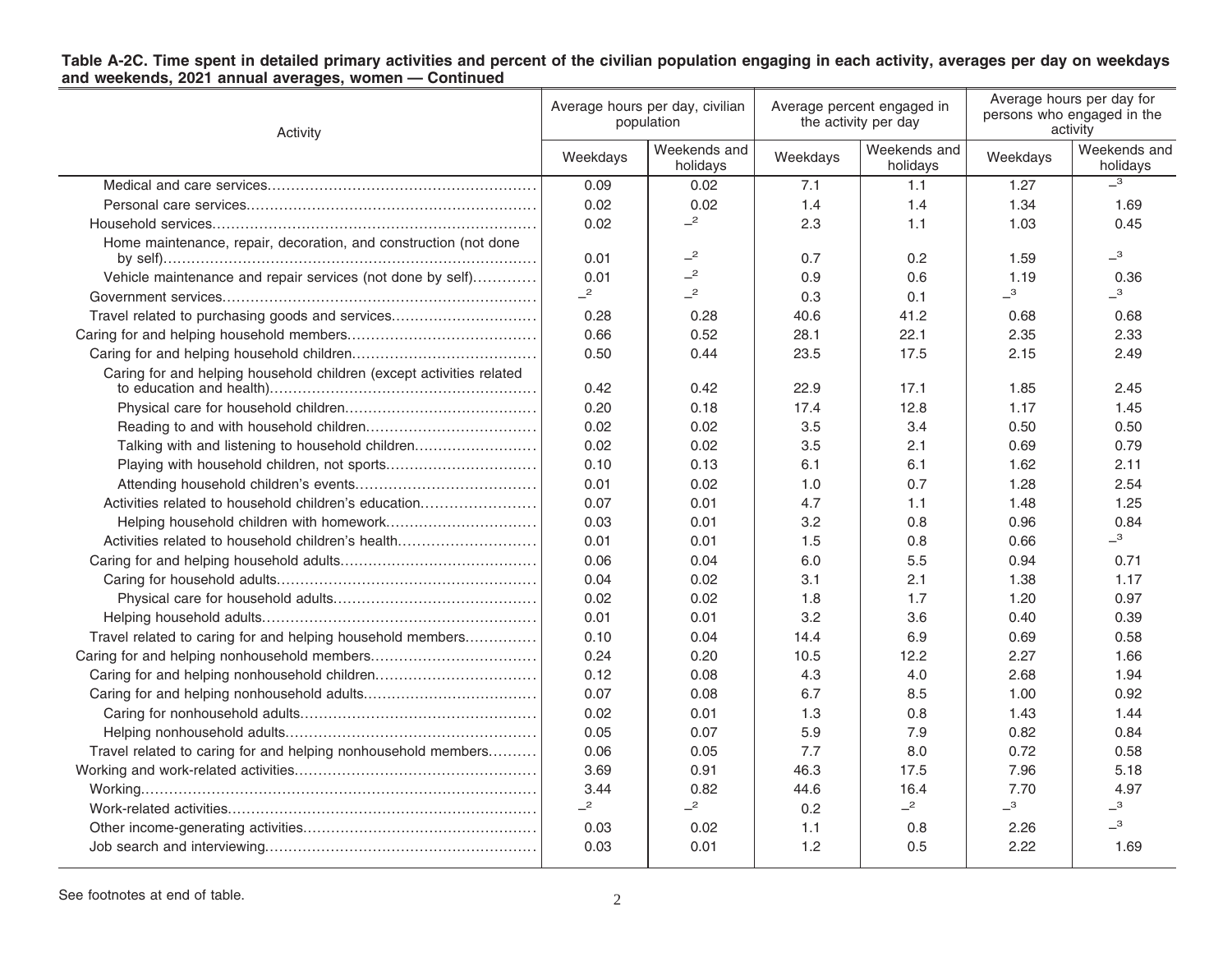|                                                       |  | Table A-2C. Time spent in detailed primary activities and percent of the civilian population engaging in each activity, averages per day on weekdays |
|-------------------------------------------------------|--|------------------------------------------------------------------------------------------------------------------------------------------------------|
| and weekends, 2021 annual averages, women - Continued |  |                                                                                                                                                      |

| Activity                                                          | Average hours per day, civilian<br>population |                          | Average percent engaged in<br>the activity per day |                          | Average hours per day for<br>persons who engaged in the<br>activity |                              |
|-------------------------------------------------------------------|-----------------------------------------------|--------------------------|----------------------------------------------------|--------------------------|---------------------------------------------------------------------|------------------------------|
|                                                                   | Weekdays                                      | Weekends and<br>holidays | Weekdays                                           | Weekends and<br>holidays | Weekdays                                                            | Weekends and<br>holidays     |
|                                                                   | 0.20                                          | 0.07                     | 29.4                                               | 9.2                      | 0.67                                                                | 0.71                         |
|                                                                   | 0.54                                          | 0.24                     | 9.3                                                | 5.7                      | 5.86                                                                | 4.28                         |
|                                                                   | 0.29                                          | $\overline{c}$           | 6.5                                                | 0.4                      | 4.44                                                                | $\overline{\phantom{0}}^{3}$ |
| Taking class for degree, certificate, or licensure                | 0.28                                          | $-2$                     | 6.0                                                | $-2$                     | 4.67                                                                | $\overline{\phantom{0}}^3$   |
|                                                                   | 0.22                                          | 0.23                     | 7.3                                                | 5.2                      | 3.02                                                                | 4.38                         |
|                                                                   | 0.03                                          | $-2$                     | 3.2                                                | 0.1                      | 0.79                                                                | $\overline{\phantom{0}}^3$   |
|                                                                   | 0.17                                          | 0.36                     | 10.8                                               | 16.4                     | 1.62                                                                | 2.23                         |
|                                                                   | 0.08                                          | 0.24                     | 7.5                                                | 13.7                     | 1.10                                                                | 1.74                         |
|                                                                   | 0.02                                          | 0.17                     | 1.1                                                | 8.6                      | 1.43                                                                | 1.92                         |
|                                                                   | 0.06                                          | 0.06                     | 6.7                                                | 6.2                      | 0.88                                                                | 0.89                         |
| Volunteering (organizational and civic activities)                | 0.08                                          | 0.08                     | 4.1                                                | 4.0                      | 1.90                                                                | 2.10                         |
|                                                                   | 0.08                                          | 0.08                     | 4.1                                                | 3.9                      | 1.90                                                                | 2.11                         |
|                                                                   | 0.03                                          | 0.03                     | 1.8                                                | 2.0                      | 1.57                                                                | 1.55                         |
| Social service and care activities (except medical)               | 0.02                                          | 0.02                     | 1.0                                                | 1.1                      | 1.83                                                                | 2.02                         |
| Indoor and outdoor maintenance, building, and cleanup activities  | $-2$                                          | $-2$                     | 0.3                                                | 0.3                      | $\overline{\phantom{0}}^3$                                          | $\overline{\phantom{0}}^3$   |
| Participating in performance and cultural activities              | $-2$                                          | 0.01                     | 0.2                                                | 0.6                      | $\overline{\phantom{0}}^3$                                          | 1.29                         |
|                                                                   | 0.01                                          | $-2$                     | 0.5                                                | 0.4                      | 1.56                                                                | $\overline{\phantom{0}}^3$   |
|                                                                   | $-2$                                          | $-2$                     | $-2$                                               | $-2$                     | $\overline{\phantom{0}}^3$                                          | $-3$                         |
| Travel related to organizational, civic, and religious activities | 0.01                                          | 0.04                     | 3.4                                                | 8.2                      | 0.39                                                                | 0.52                         |
|                                                                   | 4.44                                          | 6.13                     | 96.0                                               | 96.2                     | 4.63                                                                | 6.37                         |
|                                                                   | 4.08                                          | 5.60                     | 94.8                                               | 95.4                     | 4.30                                                                | 5.87                         |
|                                                                   | 0.50                                          | 0.90                     | 29.8                                               | 37.8                     | 1.67                                                                | 2.37                         |
| Socializing and communicating (except social events)              | 0.48                                          | 0.77                     | 29.3                                               | 35.1                     | 1.64                                                                | 2.18                         |
|                                                                   | 0.02                                          | 0.13                     | 0.7                                                | 3.7                      | 2.43                                                                | 3.46                         |
|                                                                   | 3.56                                          | 4.63                     | 91.1                                               | 91.9                     | 3.91                                                                | 5.04                         |
|                                                                   | 2.44                                          | 3.29                     | 76.7                                               | 80.9                     | 3.18                                                                | 4.06                         |
|                                                                   | 0.32                                          | 0.37                     | 23.0                                               | 19.5                     | 1.40                                                                | 1.92                         |
|                                                                   | 0.22                                          | 0.27                     | 12.7                                               | 12.8                     | 1.71                                                                | 2.09                         |
|                                                                   | 0.19                                          | 0.20                     | 14.2                                               | 13.2                     | 1.35                                                                | 1.49                         |
|                                                                   | 0.29                                          | 0.38                     | 20.1                                               | 22.4                     | 1.45                                                                | 1.69                         |
|                                                                   | 0.02                                          | 0.07                     | 1.0                                                | 2.7                      | 2.00                                                                | 2.59                         |
|                                                                   | 0.25                                          | 0.31                     | 20.7                                               | 19.4                     | 1.19                                                                | 1.61                         |
| Participating in sports, exercise, and recreation                 | 0.23                                          | 0.26                     | 20.3                                               | 18.2                     | 1.15                                                                | 1.41                         |
|                                                                   | 0.07                                          | 0.08                     | 8.9                                                | 8.0                      | 0.83                                                                | 1.04                         |
|                                                                   | $-2$                                          | 0.06                     | 0.6                                                | 1.7                      | $\overline{\phantom{0}}^3$                                          | 3.37                         |
|                                                                   | 0.11                                          | 0.22                     | 20.7                                               | 29.7                     | 0.54                                                                | 0.74                         |